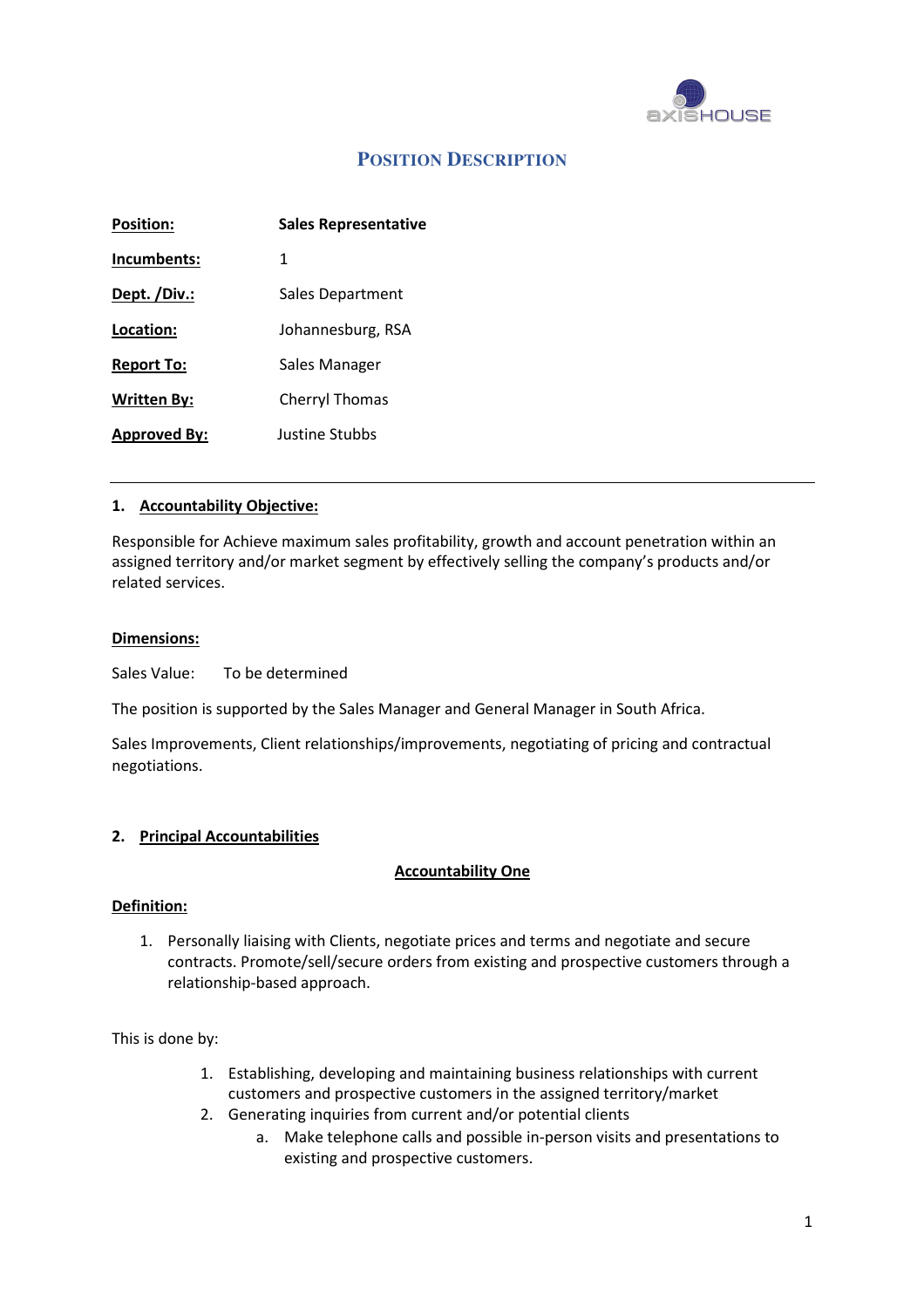

# **POSITION DESCRIPTION**

- b. Research sources for developing prospective customers and for information to determine their potential
- 3. Coordinate sales effort with marketing, sales management, accounting, logistics and technical service groups
- 4. Accurately understand the clients product and logistics needs
- 5. Understand urgency required
- 6. Develop clear, effective and accurate written proposals/quotations for current and prospective customers.
- 7. Timeous follow ups to client and communication to internal teams
- 8. Expedite the resolution of customer problems and complaints.

# Estimated % Time required:

80%

# Performance Standard(s):

- 1. A monthly progress report concerning
	- a. Sales generated progress report
	- b. Report evidencing failed quotations with suggested solutions
	- c. Volumes placed in tonnes and rand/usd
	- d. Profit improvements
- 2. A formal business review every six months
	- a. Containing a summary of monthly progress reports
	- b. 2 internal/external references
	- c. Proof of accuracy report from Umbrella
	- d. Project completion report from Umbrella including deadlines
- 3. Utilising Umbrella system to add value to all Axis House operations generally.

# Accountability Two

# Definition:

Keeps abreast of product applications, technical services, market conditions, competitive activities and consulting with technical department

This is done by:

- 1. Take active role in learning about Axis House new products and applications
- 2. Understanding and acting on information from Cape Town product development laboratory by rolling out products into the market place
- 3. Regular market investigations to find competitor activity